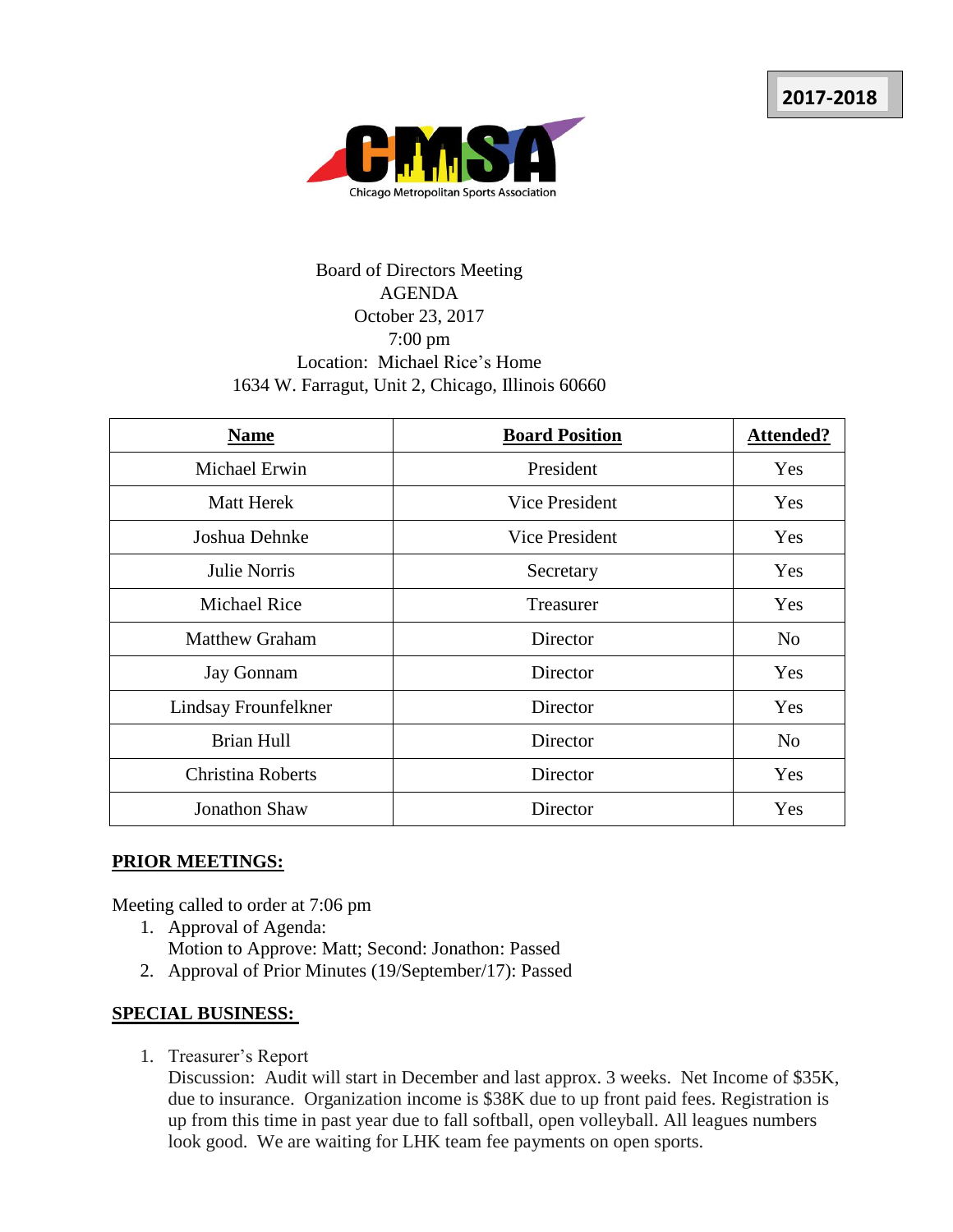Motion to Approve: Matt Second: Christina Motion: Approved

2. Update on Financial Investigation

Discussion: Comcast hasn't returned paperwork for wage garnish and hasn't returned calls. Greg will follow up with Comcast. The Volleyball default judgement of \$320 for filing fee was legitimate. Greg filed for a hearing to move to vacate the default. Hearing is set for Oct 26. Josh and Greg will attend hearing.

3. Marketing Update:

Discussion: Matt and Brian have been reaching out to identify members for marketing sub-committee. The goal is to have a diversified the group. Ideal candidate is a marketing professional who has time to contribute to the committee. Matt will write up a candidate profile and send to board tomorrow. Board members will forward to Commissioners to see if they have members who fit profile. Forward recommendations to Matt and Brian.

4. HOF

Discussion: Brian Kupersmit is out of town. Mike will reach out to Brian next week to ask if he wants to lead the committee again this year. If Brian is not interested, Mike will appoint a new lead by next meeting.

5. Park Update/ Clarendon Field House:

Discussion: Redlines have been approved for 5 year agreement. Board is waiting for Dana to send back signed contract. We have 2 special events that we book in advance. Pride Bowl, Pride on the Pitch. Mike will research available dates for a Golf Tournament at Sydney Marovitz Gold Course or Robert Black Golf Course.

6. Partner/events Update

Discussion:

- $\bullet$  1<sup>st</sup> Confirmed Event: November 30, 2017- Lincoln Park Zoo Lights-Holidaze. This is an adult's only event at Lincoln Park Zoo. Event is opportunity for members to mingle/hang out with other members of CMSA. Zoo is decorated for holidays, zoo serves alcohol at this event. CMSA members will be given a discount code for 20% off. Members will purchase their own ticket through the zoo link. Event will likely sell out. Possible ideas for next year Lincoln Park Zoo Lights- Zoo has several small private spaces throughout the zoo that we can rent. Example: Small mammal house, cost \$1500. Board agreed to gage the interest in 2017 and keep possibility of renting private space at zoo for 2018.
- Hawks vs Bulls game event- Hawks tickets are very expensive so it may be tough to get enough interest. Klem is planning a basketball league Bulls night. Board would like to work with Klem to open event to all CMSA members. Once date is determined, we will open to CMSA and then seek out bar sponsors, etc.
- Skate Ribbon- Jay will do more research on a Skate Ribbon event.
- 7. Annual Party

Discussion: Christina finalized contract with Cat Fight. Contract with Cubby Bear was finalized last month. Committee needs to work on save the date flier and invite. Save the date should be emailed within the next 2 weeks. The new design needs to pop the venue change. Committee will brainstorm entertainment lineup; DJ, host. Possible ideas; Ms. Fozzi, Laura B, drag queens. Jonathon will work on picture gallery for TV's and will also